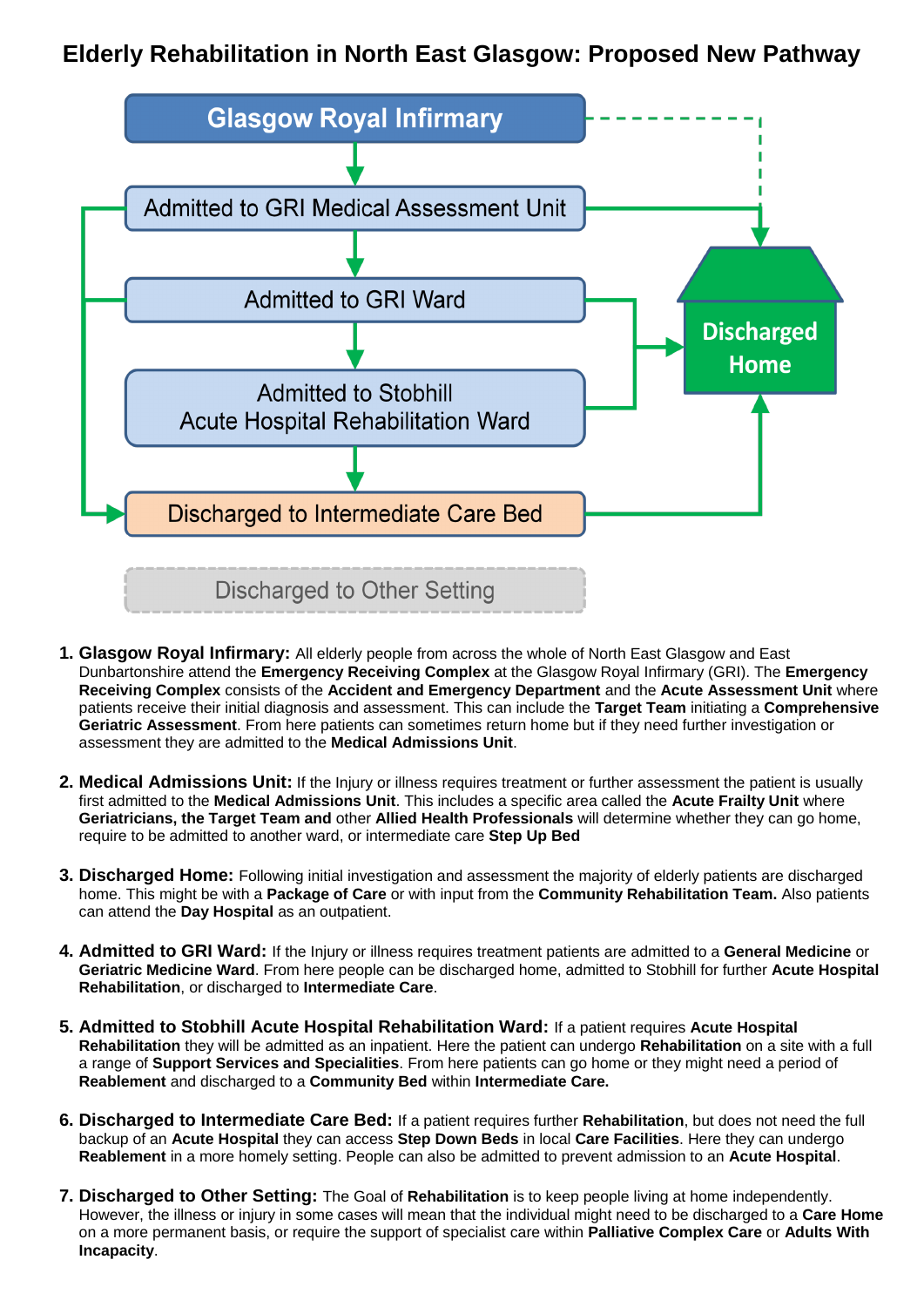| <b>Glossary of terms:</b>                                    |                                                                                                                                                                                                                                                                                                                                                                                                                                                                                                                                                                                                                                                                                                                                                                                                                                                                                                                           |
|--------------------------------------------------------------|---------------------------------------------------------------------------------------------------------------------------------------------------------------------------------------------------------------------------------------------------------------------------------------------------------------------------------------------------------------------------------------------------------------------------------------------------------------------------------------------------------------------------------------------------------------------------------------------------------------------------------------------------------------------------------------------------------------------------------------------------------------------------------------------------------------------------------------------------------------------------------------------------------------------------|
| <b>Acute Frailty Unit:</b>                                   | A ward for frail elderly patients where specialists in elderly care carry out                                                                                                                                                                                                                                                                                                                                                                                                                                                                                                                                                                                                                                                                                                                                                                                                                                             |
| <b>Acute Hospital:</b>                                       | assessments and investigations.<br>Acute care is the early and specialist management of patients suffering from a wide<br>range of medical conditions requiring urgent or emergency care usually within 48<br>hours of admission or referral from other specialties. Acute hospitals are those<br>intended for short term medical and/or surgical treatment and care.                                                                                                                                                                                                                                                                                                                                                                                                                                                                                                                                                     |
| <b>Acute Hospital Rehabilitation:</b>                        | Where a patient has had treatment for their injury or acute illness, but still requires a<br>period of rehabilitation in an acute hospital with access to the range of specialist<br>hospital services they provide such as tests, scans or other investigations as part of<br>their ongoing recovery                                                                                                                                                                                                                                                                                                                                                                                                                                                                                                                                                                                                                     |
| <b>Adults With Incapacity:</b>                               | Patients that do not require acute hospital care, but lack the capacity to live<br>independently because they cannot make some or all decisions for themselves.                                                                                                                                                                                                                                                                                                                                                                                                                                                                                                                                                                                                                                                                                                                                                           |
| <b>Allied Health Professionals:</b>                          | Allied health professions are health care professions distinct from nursing,<br>medicine, and pharmacy. They work in health care teams to make the health care<br>system function by providing a range of diagnostic, technical, therapeutic and direct<br>patient care and support services that are critical to the other health professionals<br>they work with and the patients they serve.                                                                                                                                                                                                                                                                                                                                                                                                                                                                                                                           |
| <b>Care Facilities:</b>                                      | These are specific single ensuite room bed areas within local care homes<br>commissioned by the Health and Social Care Partnership to provide rehabilitation in<br>a more homely, residential setting.                                                                                                                                                                                                                                                                                                                                                                                                                                                                                                                                                                                                                                                                                                                    |
| <b>Care Home:</b>                                            | A care home or intermediate care facility provides a type of residential care. It is a<br>place of residence for people who require care but are no longer in need of acute<br>care.                                                                                                                                                                                                                                                                                                                                                                                                                                                                                                                                                                                                                                                                                                                                      |
| <b>Community Bed:</b>                                        | A bed in a single ensuite room provided in a local care facility for patients who are<br>not yet able to return home but no longer need to support of an acute hospital.                                                                                                                                                                                                                                                                                                                                                                                                                                                                                                                                                                                                                                                                                                                                                  |
| <b>Community Rehabilitation</b><br>Team:                     | The team of Allied Health Professionals who provide rehabilitation directly within<br>people's homes and in local Care Facilities either following a hospital admission or<br>to prevent this from happening.                                                                                                                                                                                                                                                                                                                                                                                                                                                                                                                                                                                                                                                                                                             |
| <b>Comprehensive Geriatric</b><br><b>Assessment:</b>         | Comprehensive geriatric assessment is a multi disciplinary diagnostic process<br>designed to determine a frail older person's medical conditions, mental health,<br>functional capacity and social circumstances. The purpose is to develop a plan for<br>treatment, rehabilitation, support and long term follow up.                                                                                                                                                                                                                                                                                                                                                                                                                                                                                                                                                                                                     |
| Day Hospital:                                                | A day hospital is a facility that offers a range of focussed health care, such as<br>rehabilitation services, to individuals who require those services but are able to<br>return to their homes overnight.                                                                                                                                                                                                                                                                                                                                                                                                                                                                                                                                                                                                                                                                                                               |
| <b>Emergency Receiving</b><br><b>Complex:</b>                | The area of an acute hospital where emergency patients receive their initial<br>assessment and diagnosis.                                                                                                                                                                                                                                                                                                                                                                                                                                                                                                                                                                                                                                                                                                                                                                                                                 |
| <b>General Medicine Ward:</b>                                | A ward in the hospital where patients are cared for if they have been diagnosed with<br>a medical specialty condition such as respiratory, rheumatology, gastroenterology,<br>cardiology or endocrinology.                                                                                                                                                                                                                                                                                                                                                                                                                                                                                                                                                                                                                                                                                                                |
| <b>Geriatricians:</b>                                        | Geriatrics or geriatric medicine is a specialty that focuses on health care of elderly<br>people. It aims to promote health by preventing and treating diseases and<br>disabilities in older adults. A geriatrician or geriatric physician, is a physician who<br>specialises in the care of elderly people                                                                                                                                                                                                                                                                                                                                                                                                                                                                                                                                                                                                               |
| <b>Geriatric Medicine Ward:</b><br><b>Intermediate Care:</b> | Is a ward that focuses on the health and care of elderly people<br>Intermediate care is for patients who need a short term step between hospital and<br>home after they've had hospital treatment or to prevent them needing a stay in<br>hospital. It provides short term support for people who are well enough not to need<br>an acute hospital but need extra support before they can return home<br>Intermediate care settings are places that patients stay for a short time while they<br>undergo assessment, rehabilitation and/or reablement. The care is split into 'step<br>up' or 'step down' care.<br>Going through intermediate care usually involves moving into a specially set aside<br>short term bed in a care home so that the team who work in the intermediate unit<br>can assess what care is required. These units are designed to feel more like being<br>at home rather than being in hospital. |
| <b>Medical Assessment Unit:</b>                              | An area of the hospital where patients needs are further assessed to determine<br>where their treatment should best be delivered.                                                                                                                                                                                                                                                                                                                                                                                                                                                                                                                                                                                                                                                                                                                                                                                         |
| <b>Package of Care:</b>                                      | A community based service or community provided equipment or number of<br>coordinated services that support a patients return to their own home.                                                                                                                                                                                                                                                                                                                                                                                                                                                                                                                                                                                                                                                                                                                                                                          |
| <b>Palliative Care:</b>                                      | Palliative care is the active care of patients with advanced progressive illness.<br>Management of pain and other symptoms and provision of psychological, social and<br>spiritual support is paramount. The goal of palliative care is the achievement of the                                                                                                                                                                                                                                                                                                                                                                                                                                                                                                                                                                                                                                                            |
| <b>Reablement:</b>                                           | best quality of life for patients and their families.<br>Providing personal care, help with daily living activities and other practical tasks,<br>reablement encourages service users to develop the confidence and skills to carry                                                                                                                                                                                                                                                                                                                                                                                                                                                                                                                                                                                                                                                                                       |